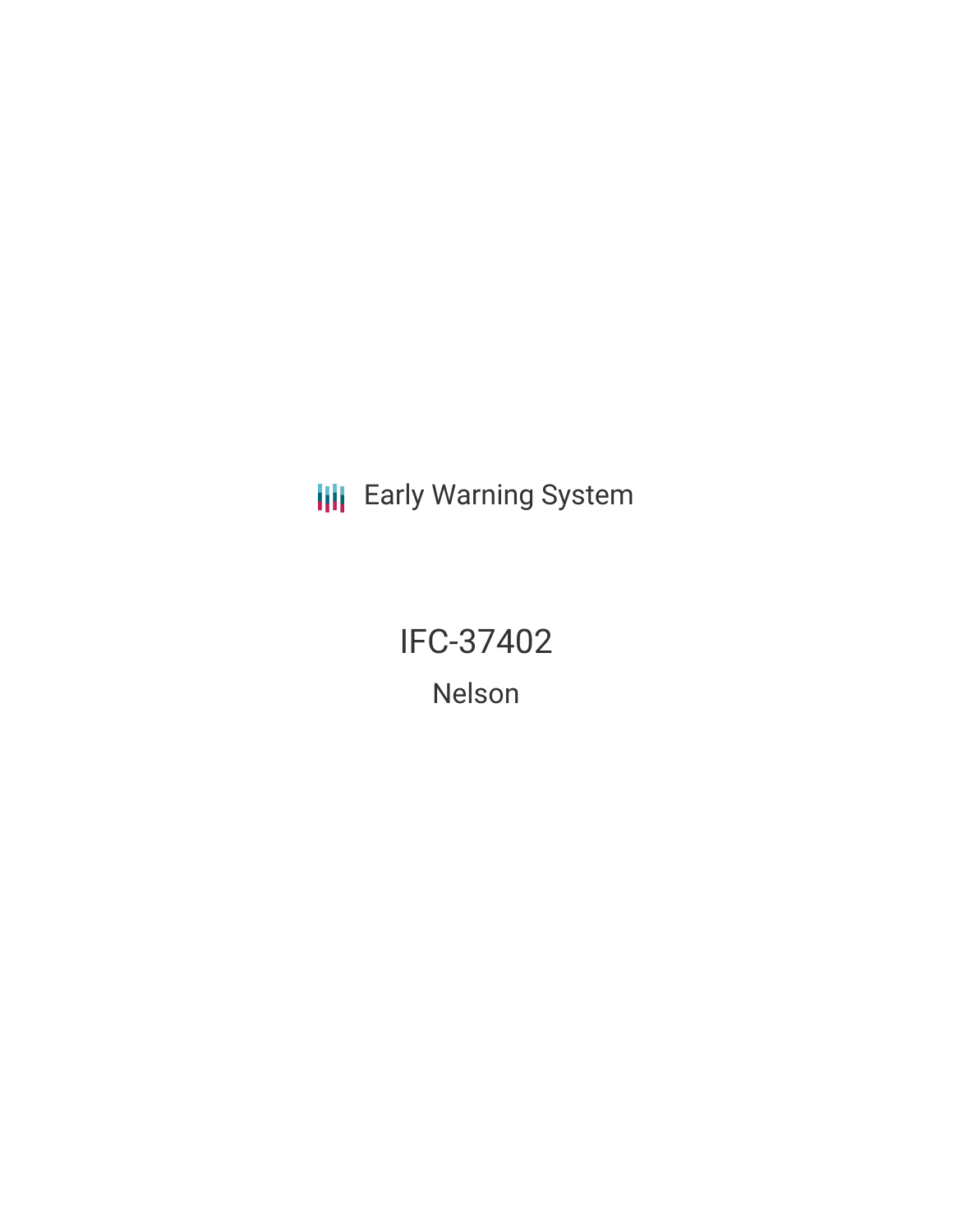## **Quick Facts**

| <b>Countries</b>              | South Africa                            |
|-------------------------------|-----------------------------------------|
| <b>Financial Institutions</b> | International Finance Corporation (IFC) |
| <b>Status</b>                 | Active                                  |
| <b>Bank Risk Rating</b>       | B                                       |
| <b>Voting Date</b>            | 2016-04-11                              |
| <b>Borrower</b>               | NET 1 UEPS TECHNOLOGIES INC.            |
| <b>Sectors</b>                | Finance                                 |
| <b>Project Cost (USD)</b>     | \$100.00 million                        |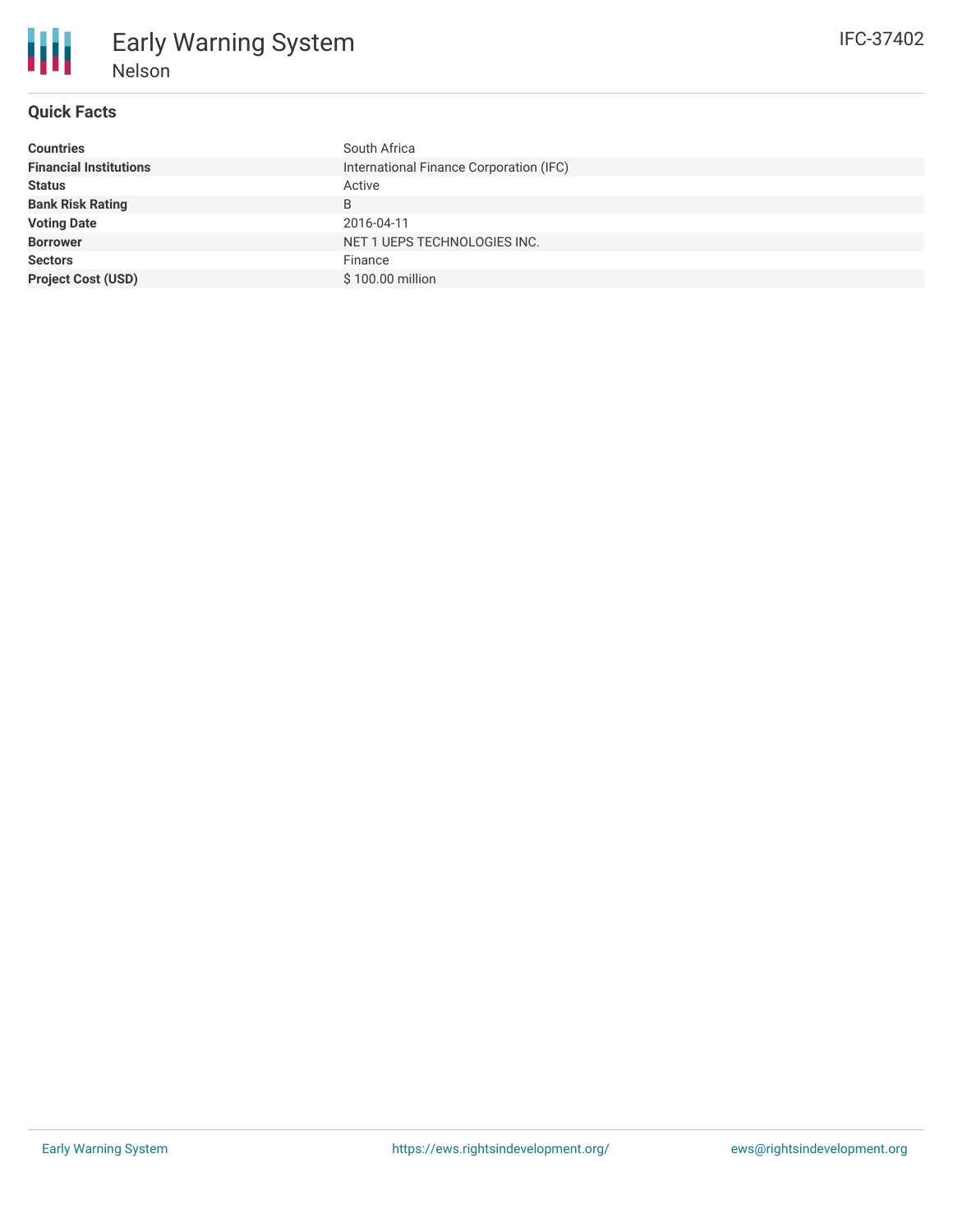

# **Project Description**

This project involves a proposed equity investment by IFC and AMC of up to \$100 million in Net1 UEPS Technologies, Inc. ("Net1" or the "company"). Net1 delivers welfare payments to more than 10 million people in South Africa, and offers a broad range of solutions that provide access to financial services for the un(der)banked, including mobile financial services and smart card technology designed for rural areas of Africa where there is limited infrastructure.Net1 has leased spaces in 226 office buildings in South Africa. Light assembly of equipment is performed at only one of those spaces. Net1 operates a payment network for customers in South Africa, including approximately 800 stationary ATMs and 600 mobile ATMs, moved around on trucks. IFC's investment will help to finance the company's plans to expand within South Africa, and possibly to other countries in Africa and in other emerging markets. The company also has some operations in South Korea, but since it is a Part I country, those operations are not subject to environmental and social review by IFC.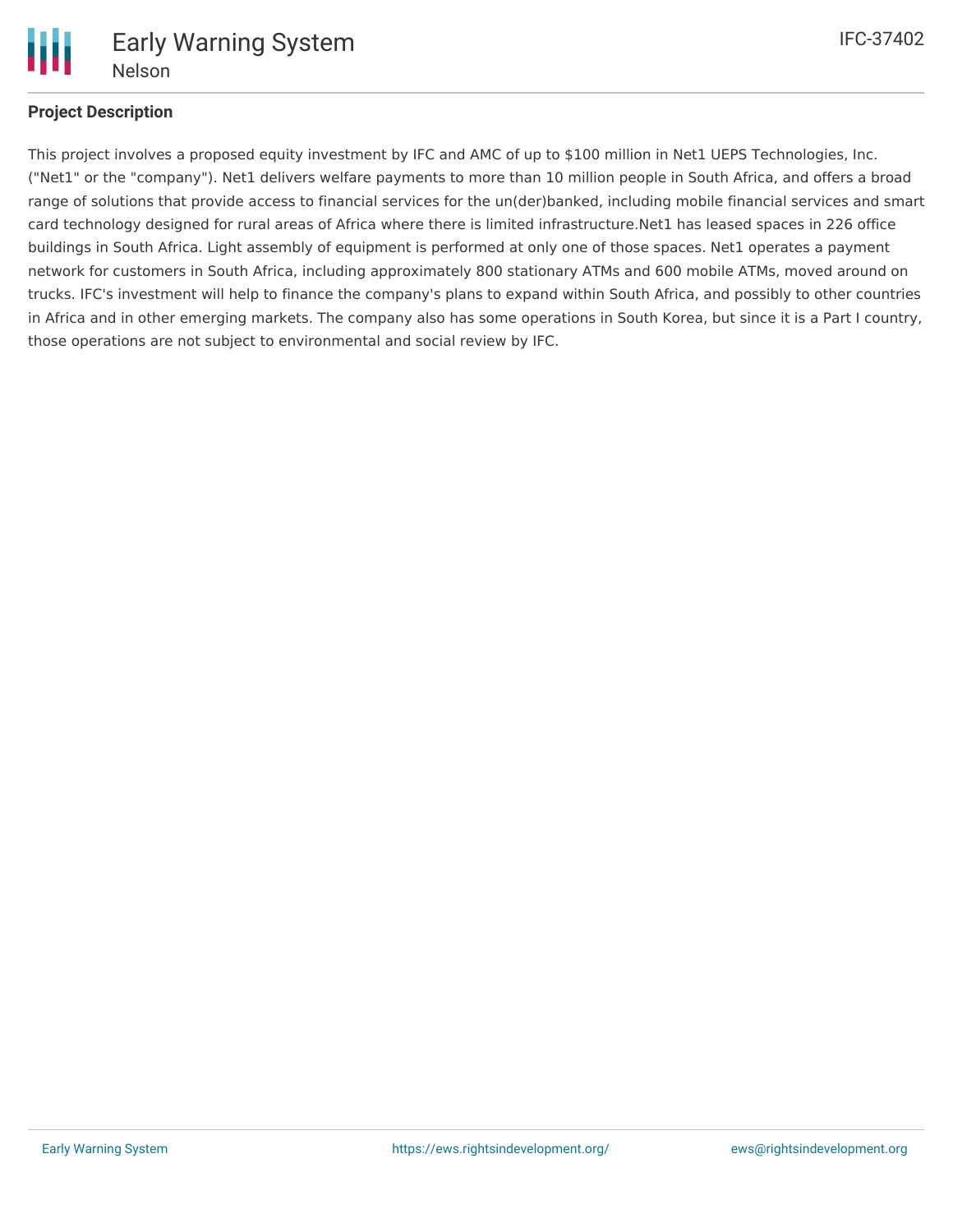### **Investment Description**

• International Finance Corporation (IFC)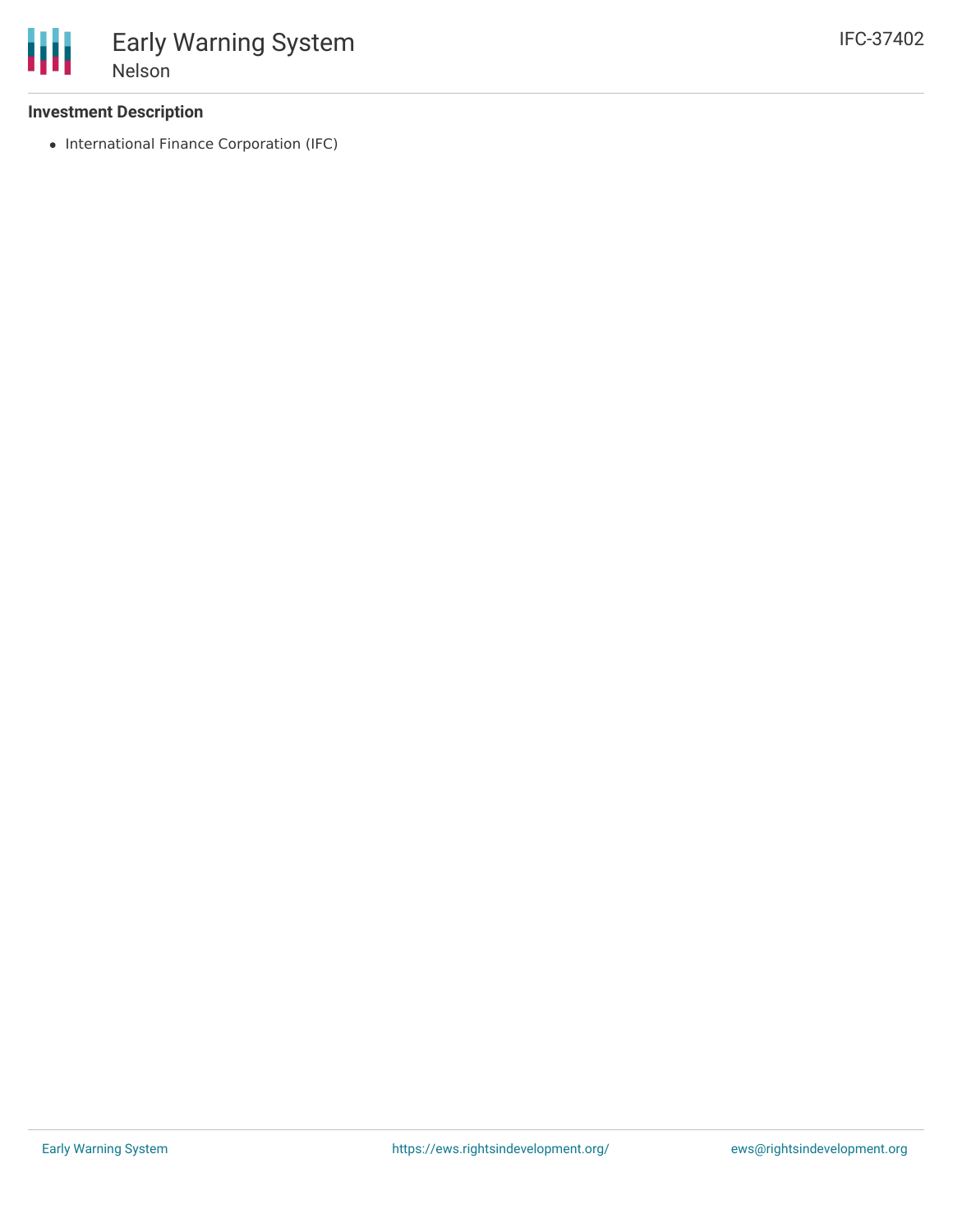

## **Contact Information**

Paul Encarnacao Financial Manager Net1 Applied Technologies South Africa (Pty) Ltd e-mail: mailto:paule@net1.com Phone: +27 11 771 3889 Direct fax: +27 86 608 1681

#### ACCOUNTABILITY MECHANISM OF IFC

The Compliance Advisor Ombudsman (CAO) is the independent complaint mechanism and fact-finding body for people who believe they are likely to be, or have been, adversely affected by an IFC or MIGA- financed project. If you submit a complaint to the CAO, they may assist you in resolving a dispute with the company and/or investigate to assess whether the IFC is following its own policies and procedures for preventing harm to people or the environment. If you want to submit a complaint electronically, you can email the CAO at CAO@worldbankgroup.org. You can learn more about the CAO and how to file a complaint at http://www.cao-ombudsman.org/